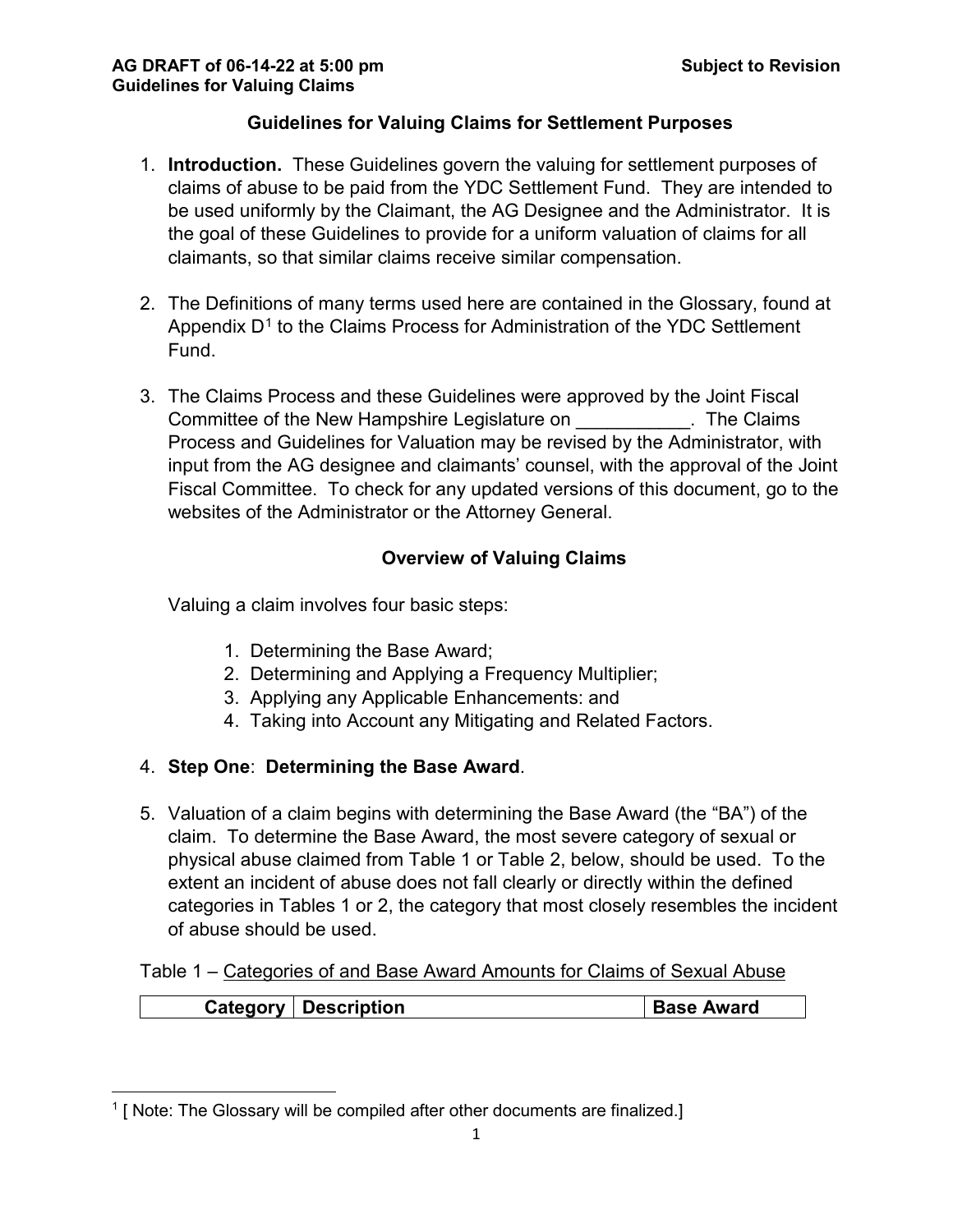|   | Anal or Genital Rape (Sexual             | \$200,000 |
|---|------------------------------------------|-----------|
|   | Penetration of the Anus or Genital       |           |
|   | Openings)                                |           |
| B | Oral Rape (Fellatio, Cunnilingus, Sexual | \$150,000 |
|   | Penetration of the Mouth)                |           |
| C | Intimate Sexual Touching                 | \$100,000 |
|   | (Masturbation)                           |           |
| D | <b>Other Touching (Groping)</b>          | \$50,000  |
| E | <b>Conduct Creating a Reasonable</b>     | \$25,000  |
|   | Apprehension of Sexual Touching or       |           |
|   | Sexual Penetration (Indecent Exposure,   |           |
|   | Lewdness, Violations of Privacy)         |           |

Table 2 – Categories of and Base Award Amounts for Claims of Physical Abuse

| Category | <b>Description</b>                                                          | <b>Base Award</b> |
|----------|-----------------------------------------------------------------------------|-------------------|
|          | Physical abuse resulting in permanent or life-<br>threatening bodily injury | \$50,000          |
|          | Physical abuse resulting in serious bodily<br>injury                        | \$25,000          |
|          | Physical abuse resulting in bodily injury                                   | \$10,000          |
|          | Physical abuse with no significant injury                                   | \$2,500           |

6. The categories of sexual and physical abuse are based on and intended to correspond to statutory or other legal definitions. The categories are explained in Appendices 1 (Sexual Abuse) and 2 (Physical Abuse)

#### 7. **Step Two: Determining and Applying a Frequency Multiplier**

- 8. Determine the number of instances of the most severe level of abuse and the number of instances of each less-severe level of abuse claimed.
- 9. Determine the Adjusted Frequency Total. For sexual abuse, add the number of instances of the most severe level of abuse suffered plus ½ the number of instances of the two next lower levels of abuse suffered. Instances of abuse three or four levels lower, if any, shall not be counted. For physical abuse, add the number of instances of the most severe level of abuse suffered plus  $\frac{1}{2}$  the number of instances of the next lower level of abuse suffered. Instances of abuse two or more levels lower, if any, shall not be counted.
- 10. Determine the applicable Frequency Multiplier from Table 3 (sexual abuse) or Table 4 (physical abuse) below based on the Adjusted Frequency Total. Then multiply the Base Award by the Frequency Multiplier to determine the Frequency Adjusted Base Award (the "FABA").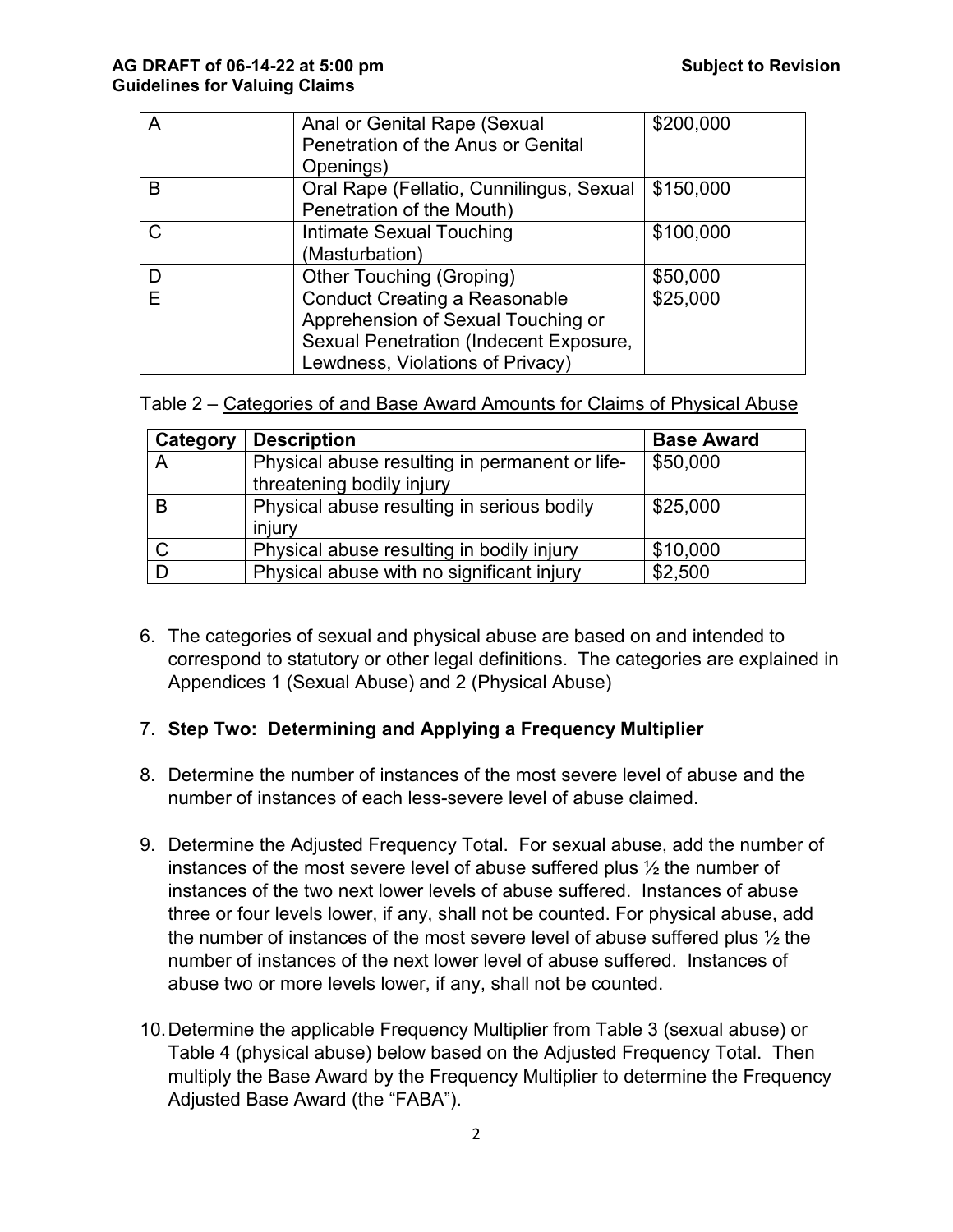| <b>Adjusted Frequency</b><br><b>Score</b> | <b>Frequency</b><br><b>Multiplier</b> |
|-------------------------------------------|---------------------------------------|
| One                                       |                                       |
| Two                                       | 2                                     |
| Three                                     | 3                                     |
| Four                                      | 4                                     |
| Five                                      | 5                                     |
| Six to Nine                               |                                       |
| Ten to Fourteen                           | 9                                     |
| <b>Fifteen to Nineteen</b>                | 11                                    |
| Twenty to Twenty-four                     | 13                                    |
| Twenty-five or more                       | 15                                    |

Table 3 – Frequency Multiplier Table for Claims of Sexual Abuse

Table 4 – Frequency Multiplier Table for Claims of Physical Abuse

| <b>Adjusted Frequency</b><br><b>Score</b> | <b>Frequency</b><br><b>Multiplier</b> |
|-------------------------------------------|---------------------------------------|
| <b>One</b>                                |                                       |
| Two to Five                               | 2                                     |
| Six to Ten                                | 3                                     |
| Eleven to Fourteen                        |                                       |
| Fifteen or more                           | 5                                     |

#### 11.**Step Three: Determining and Appling Any Applicable Enhancements**

- 12.Determine which Aggravating Factors from Table 5 (sexual abuse) or Table 6 (physical abuse) below apply.
- 13.Aggravating Factors are further described in Appendix 3 (Aggravating and Mitigating Factors).
- 14.Calculate the value of the Enhancement corresponding to each applicable Aggravating Factor. Note that some Enhancements are a single set value; some are calculated as a fraction of the Base Award, and some are calculated as a fraction of the base award level (BAL) of the particular category of abuse to which they apply (which may be lower than the BA of the claim).
- 15.Add up the value of each applicable enhancement to determine the Total Enhancement.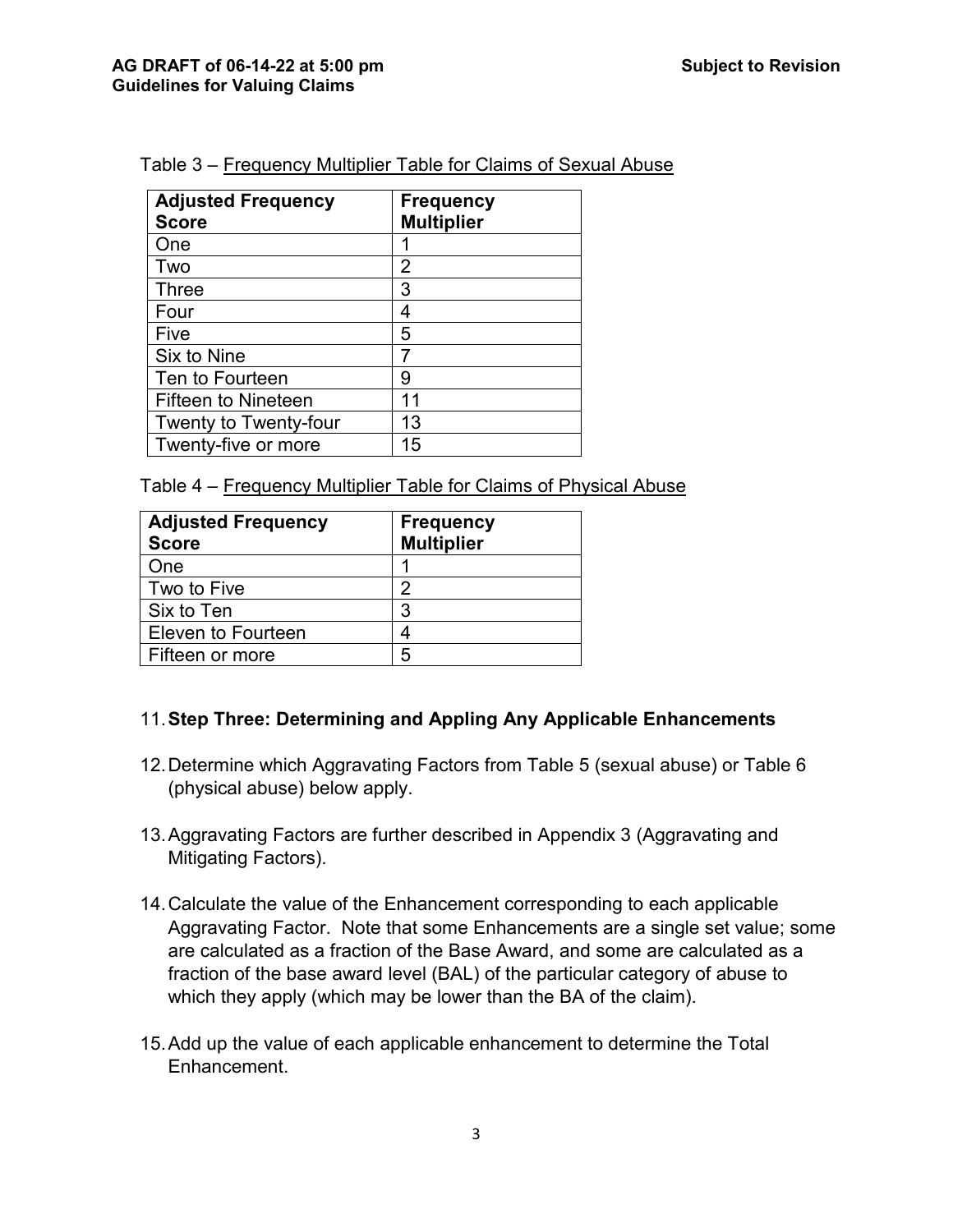| Table 5 – Aggravating Factors and Enhancements Factors for Claims of Sexual |  |  |  |  |
|-----------------------------------------------------------------------------|--|--|--|--|
| Abuse                                                                       |  |  |  |  |

| <b>Aggravating Factors</b>                                                                                                                                                                                                                                                                                                  | <b>Enhancement</b><br>factor                                                         |
|-----------------------------------------------------------------------------------------------------------------------------------------------------------------------------------------------------------------------------------------------------------------------------------------------------------------------------|--------------------------------------------------------------------------------------|
| Sexual abuse resulting in pregnancy<br>Sexual abuse resulting in a sexually                                                                                                                                                                                                                                                 | \$200,000<br>\$100,000                                                               |
| transmitted disease (STD)                                                                                                                                                                                                                                                                                                   |                                                                                      |
| Photographs or video recording were taken<br>during an incident of abuse                                                                                                                                                                                                                                                    | \$50,000                                                                             |
| Different Actors commit separate incidents<br>(applies only if more than one assault)                                                                                                                                                                                                                                       | $BA \times .5$                                                                       |
| Incident accompanied by unjustified out of<br>community confinement                                                                                                                                                                                                                                                         | BA x .25                                                                             |
| Duration (continuous course of conduct<br>extending more than 24 months)                                                                                                                                                                                                                                                    | BA x .25                                                                             |
| Youthful Claimant at time of at least one<br>incident (under the age of 13)                                                                                                                                                                                                                                                 | BA x .25                                                                             |
| Physical participation by more than one<br>Actor in a single incident                                                                                                                                                                                                                                                       | <b>BAL of most serious</b><br>multi-actor incident x<br>.5                           |
| Use of deadly weapon during an incident                                                                                                                                                                                                                                                                                     | <b>BAL</b> of the most<br>serious incident<br>involving a deadly<br>weapon x .5      |
| During at least one incident, an additional<br>actor observed, stood by or acted as a<br>lookout during an incident                                                                                                                                                                                                         | <b>BAL</b> of the most<br>serious incident with<br>such an additional<br>actor x .25 |
| Extraordinary harm not accounted for in<br>other enhancements (claimant: please<br>describe in your own words [on<br>page/question#] of the Claim Form any<br>other way in which the sexual abuse you<br>have claimed impacted you to a<br>significantly greater extent than a typical<br>survivor of similar sexual abuse) | Up to $.5 \times BA$                                                                 |

Table 6 – Aggravating Factors and Enhancement Factors for Claims of Physical Abuse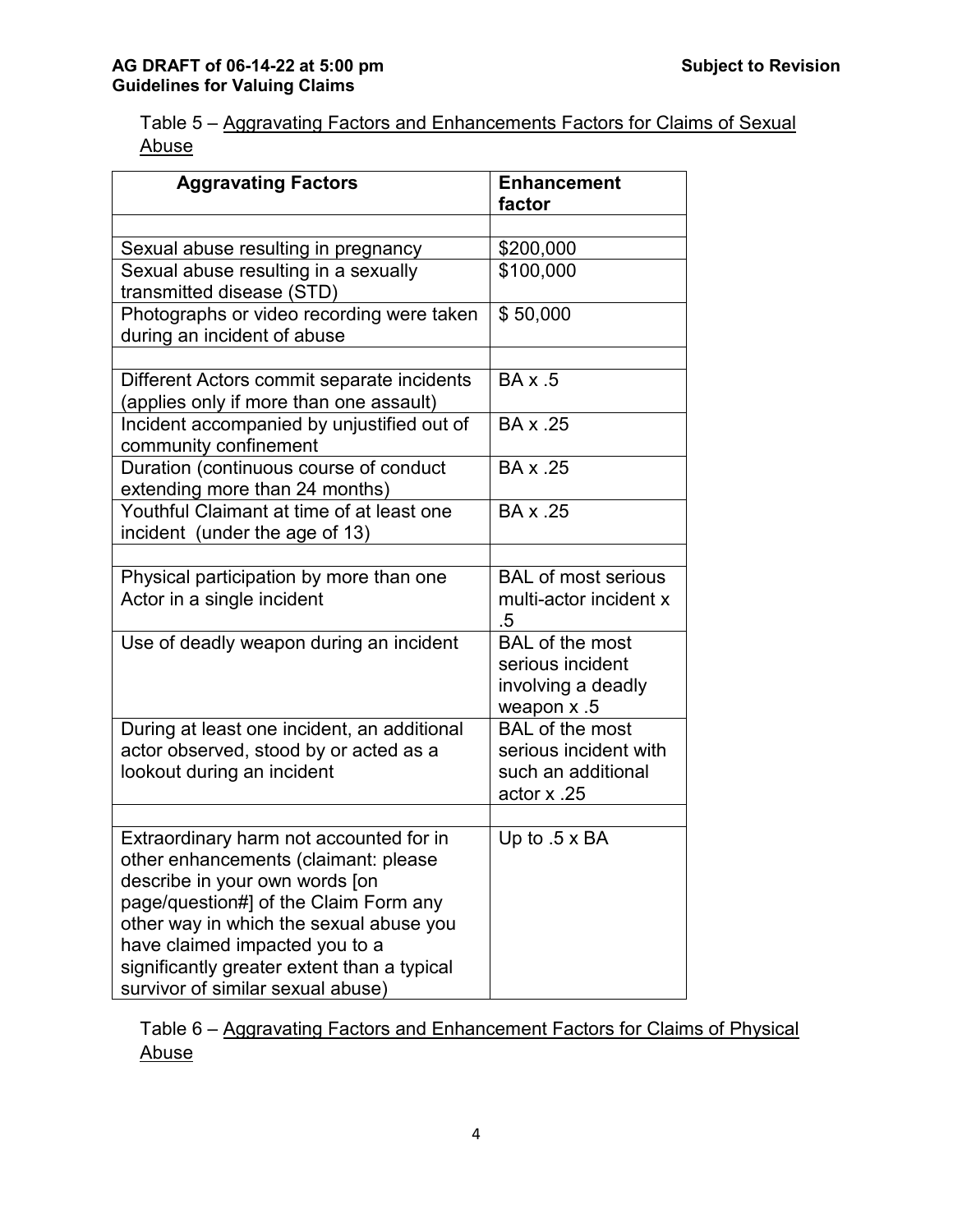| <b>Aggravating Factors</b>                                                                                                                                                                                                                                                                    | <b>Enhancement</b><br>factor |
|-----------------------------------------------------------------------------------------------------------------------------------------------------------------------------------------------------------------------------------------------------------------------------------------------|------------------------------|
| Physical abuse inflicted in retaliation or<br>as punishment for refusal to submit to<br>sexual advances                                                                                                                                                                                       | BA x .25                     |
| Physical abuse accompanied by<br>unjustified out of community<br>confinement for 7 or more days                                                                                                                                                                                               | BA x .5                      |
| Extraordinary harm not accounted for in<br>enhancements (claimant: please<br>describe in your own words [on<br>page/question#] how the physical<br>assault(s) you have claimed impacted<br>you to a significantly greater extent than<br>a typical survivor of a similar physical<br>assault) | Up to $.5 \times BA$         |

## 16.**Step Four: Take into Account Any Mitigating Factors or Problems of Proof**

- 17.Mitigating Factors and Problems of Proof are further described in Appendix 3 (Aggravating and Mitigating Factors).
- 18.Evaluate potential factors concerning credibility or issues of proof and increase or decrease the award as appropriate. Potential factors concerning credibility or issues of proof may include the following:
	- a. Whether or not the acts were previously reported to persons in a position of authority;
	- b. Whether or not the acts can be corroborated through contemporaneous reports by the claimant to others;
	- c. Whether or not the acts can be corroborated through contemporaneous records supplied by the claimant or located by the AG designee, Administrator or investigator;
	- d. Any other similar factors.
- 19.Evaluate potential legal issues that would arise if the claims were pursued as litigation. Potential legal issues may include the following:
	- a. The applicable statute of limitations.
	- b. The applicable legal standards in effect at the time of the act, including privileged conduct and justification.
	- c. Whether the conduct was justified in whole or part. See also the following paragraph.

#### 20.**Justification**.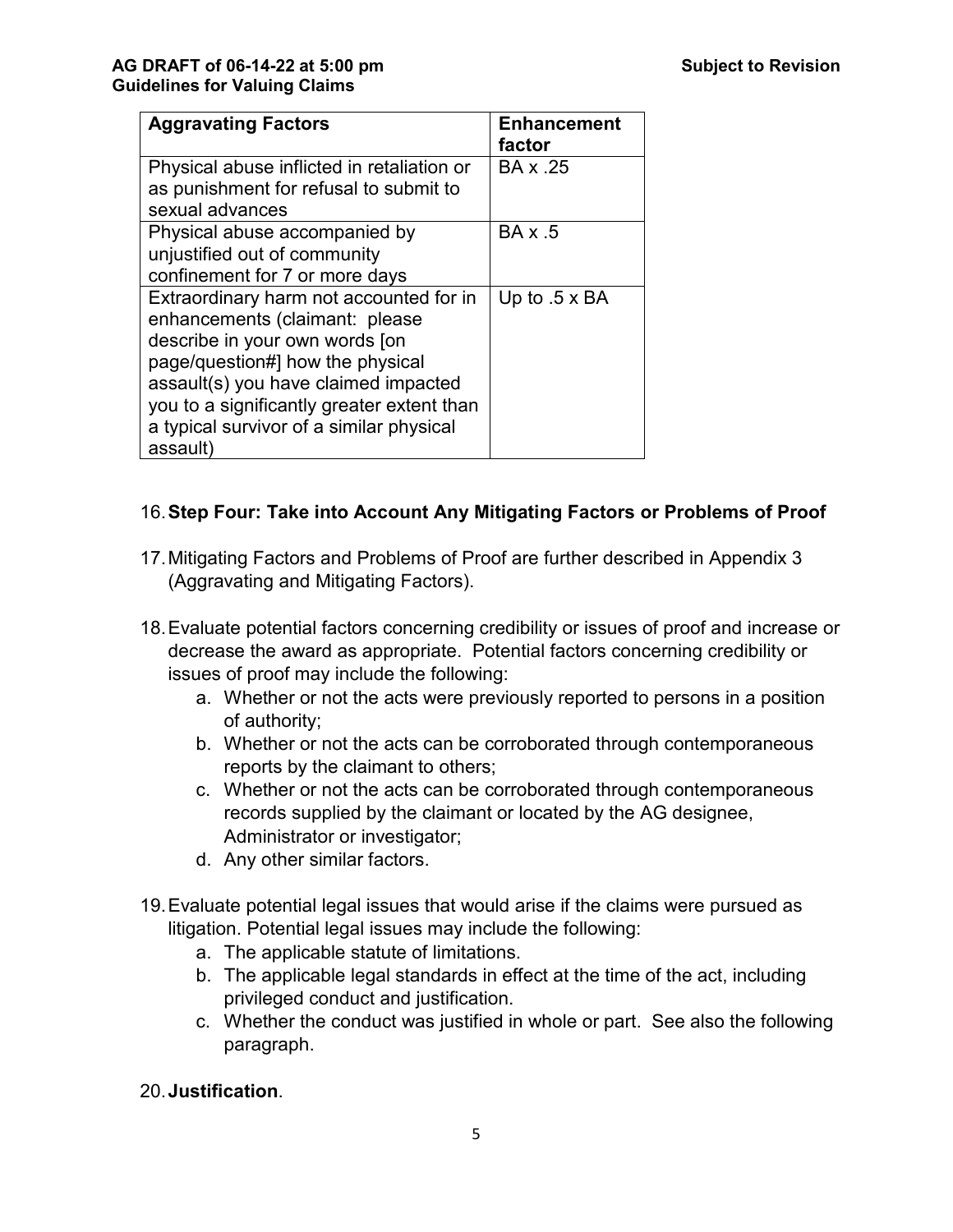#### **AG DRAFT of 06-14-22 at 5:00 pm Subject to Revision Guidelines for Valuing Claims**

- a. Justification is defined in Appendix 2 (Physical abuse) and Appendix 3 (Aggravating and Mitigating Factors).
- b. Sexual abuse of YDC residents was never and is not now justifiable, and no claim for sexual abuse shall be denied or discounted on the basis of justification.
- c. Claims of physical abuse shall be evaluated, and potentially discounted, for whether the use of force was justifiable or privileged under then applicable law.
- d. The AG designee may recommend, and the Administrator shall determine, that a claim for physical abuse be denied or discounted if the use of force was justified. The AG designee may recommend, and the Administrator shall determine, that a claim for physical abuse be discounted proportionately if the use of force exceeded the level of force justifiable in the circumstances of the incident.
- 21.Evaluate any other factor that may be relevant.

#### **22.Determine the Requested, Recommended or Final Claim Award Amount**

- 23.Add the Frequency Adjusted Award (from Step Two) plus the Total Enhancement (from Step Three), then adjust in light of any Mitigating Factors, Problems of Proof or similar factors (from Step Four).
- 24.Reduce Recommended or Final Clam Award Amount to the applicable statutory cap if, as calculated, it would exceed the cap.
- 25.**Cap.** In no case may an award to a claimant exceed \$1,500,000 for sexual abuse or \$150,000 for physical abuse, even if application of the base award amount and various applicable enhancements might yield a claimed award amount higher than the applicable cap.
- 26.**Separation of claims.** Because these Sexual Abuse Claim Valuation Guidelines contemplate the use of force inherent in certain of the offenses and enhancements, no claimant may file for, or receive an award for, both sexual abuse and physical abuse unless the physical abuse was completely separate from and unrelated to the sexual abuse.

Approved by the Joint Fiscal Committee, July \_\_, 2022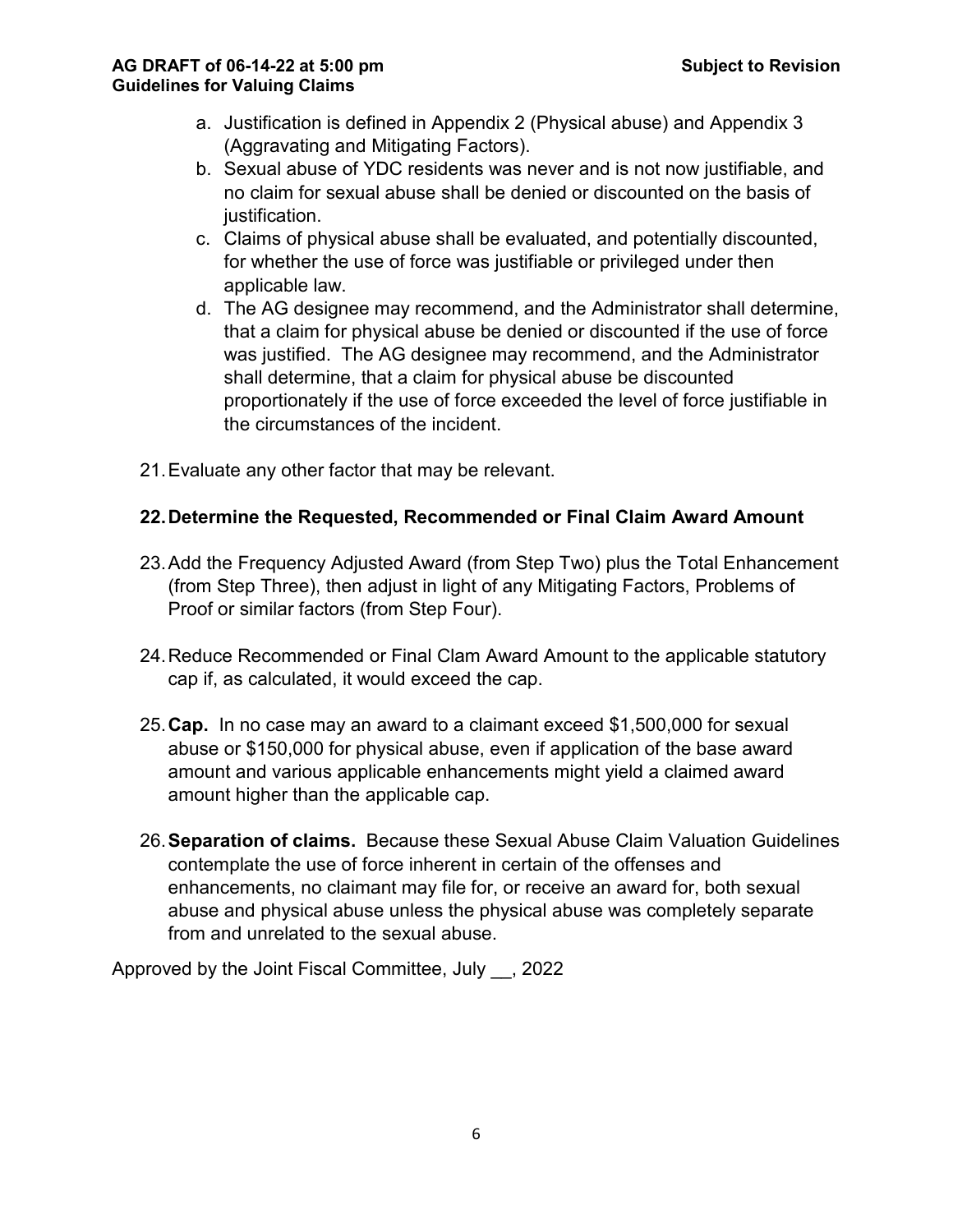## **Appendix 1**

## **Definitions of Categories of Sexual Abuse**

[Note - This is in a separate document at present]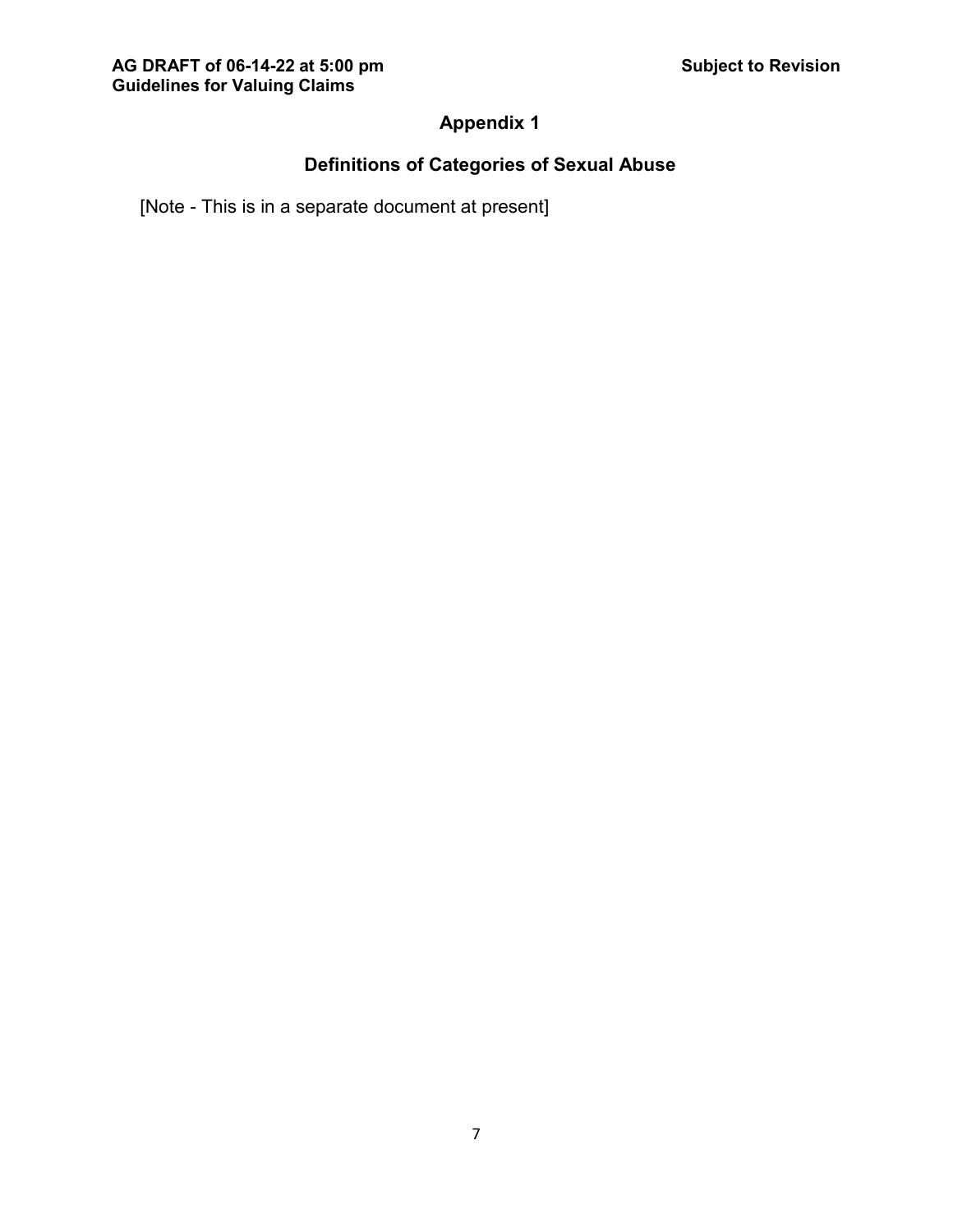# **Appendix 2**

# **Definitions of Categories of Physical Abuse**

[Note - This is in a separate document at present]